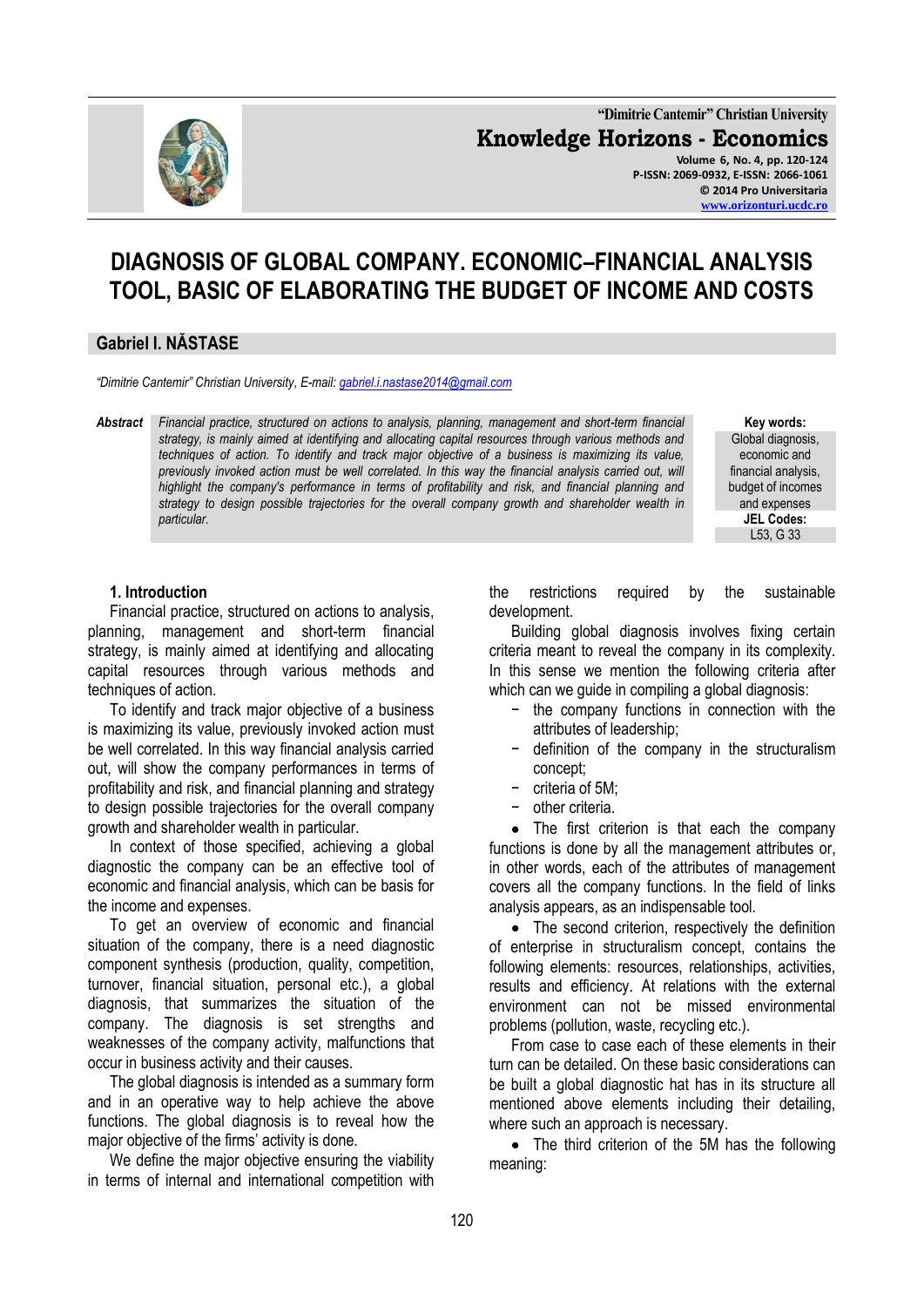- − Men represents the human potential (with a number of issues such as: size, structure, quality, professional competence, etc.);
- − Money representing potential financial with its many aspects;
- − Marchandise refers to the quality, quantity and stock assessment;
- − Materials concerns the quantitative and qualitative assessment of fixed documents, particularly as a technological level, reliability, performance;
- − Market means diagnosis of the position on the market, the destination of production and services.

Of course, can be discuss and other criteria, but essential is as an important areas of a business activity may not be omitted, and approach have a systemic character.

#### **2. Global diagnostic models**

In world theory and world practice can be found many global diagnostic models:

- − SWOT (strengths, weaknesses, opportunities and threats);
- − Rolland Berger;
- − A.G. (Alexandru Gheorghiu);
- − CEMATT;
- − B.C.R.;
- − Histogram;
- − Scoring.

**A. SWOT model** (strengths, weaknesses, opportunities and threats) strengths, weaknesses, opportunities and risks.

Examples of Annex 2 can be developed he pointed out specifics of enterprise. In order to assess how more correct the strong points, weaknesses, the opportunities and risks in relation to the specifics of enterprise is useful to operate and with the factors of importance and so, to determine the average score as a weighted average by the relation:

$$
\overline{I} = \frac{\sum_{x=1}^{n} xi}{\sum x}
$$
 (1)

Where:

 $x_1, x_2, \ldots, x_n$  = parameters considered, with the note;

i= importance coefficient on each parameter (or the number of points given on each parameter, after a certain scale);

*I* = the average score or average score per enterprise, to allow the characterization average of business situation.

Also, can introduce a scoring system (for example, from 1 to 5 for finally fixed to an average).

**B. Rolland Berger model.** In this model, used by consulting firms, main components are: products, competition, distribution, manufacturing, finance and management. On each of these components have been established "criteria" through which make the details to capture the essential aspects.

Next characterizations are made in the form of questions allowing assessment by a scoring system with grades from 1(when does not meet the all criteria) to 5 (when fulfills the criteria very well).

After assessments follows the main measures considered necessary for remedies.

These measures serve as a background in shortterm plans and business strategy (long and average term).

Finally, it sets an average after were be noted "the criteria" for the selected components.

**C. The A.G. model (Alexandru Gheorghiu)**, establishes the division importance component factors together. For example:

| Total                          | 1.00 |
|--------------------------------|------|
| <b>Staff</b>                   | 0,06 |
| Commercial                     | 0,10 |
| Manufacture                    | 0,10 |
| Management                     | 0,14 |
| Products                       | 0,14 |
| Research&Development           | 0,14 |
| The market and the competition | 0,14 |
| Financial                      | 0,18 |

As can be seen like in other models, financial component has the highest rate of importance. Those 8 components are further divided based on which to highlight the most important aspects of the component.

The scoring system is different from other models, in the sense that it operates with 9 notes, respective with notes that marks the mid-range (respective 1.5; 2.5; 3.5; and so on).Such a scoring system derived from the fundamental objective of the company, i.e. measuring national competitiveness (maximum score 4), but also international (maximum score 5).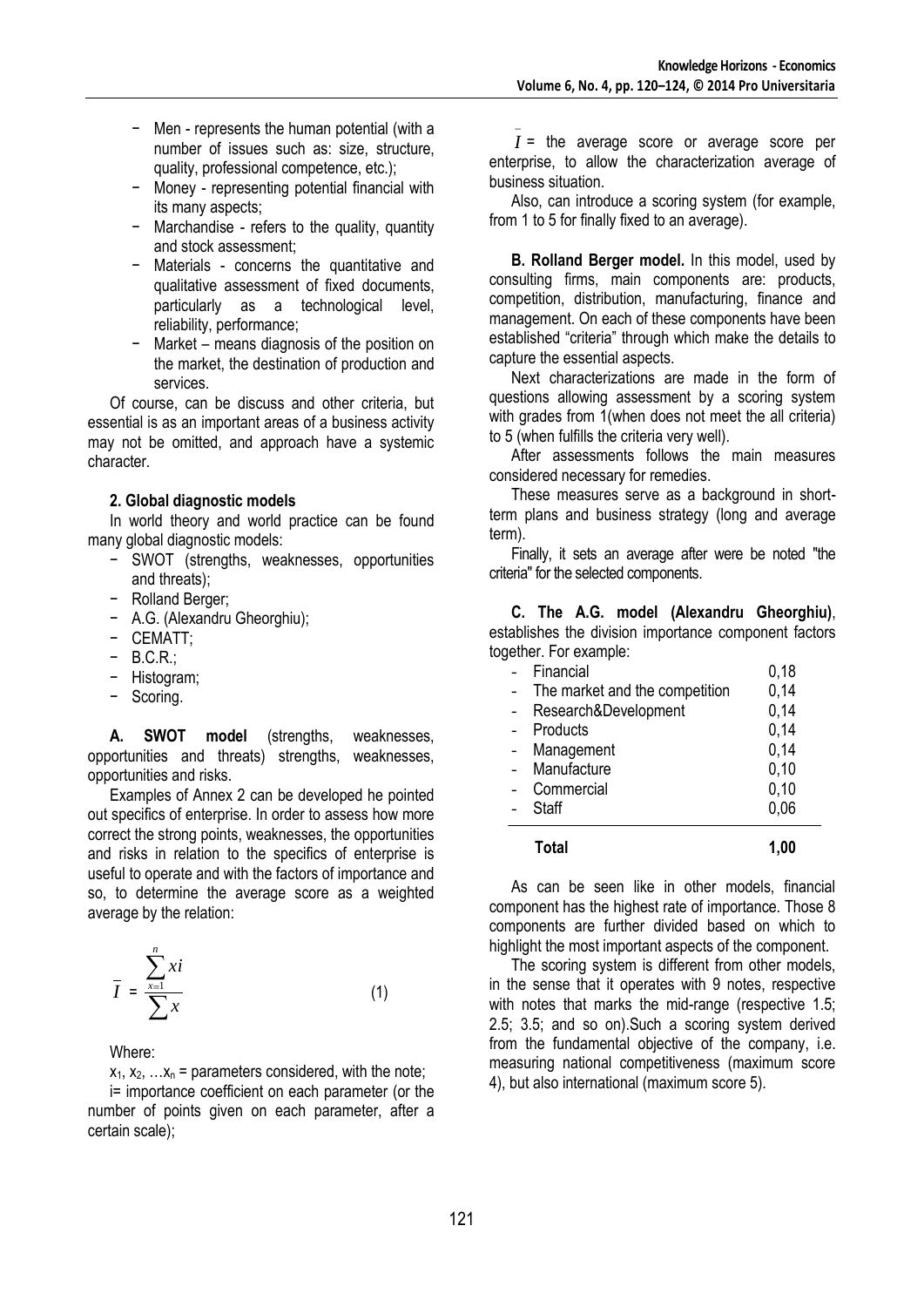### **D. CEMATT model (Management and Technology Transfer Center)**

The model is published in the book "Diagnostic analysis of commercial companies in transition. Technical Publishing, 1994 under the coordination of C. Mereuţă Global level synthesis is presented in Table 1:

| <b>Classification</b><br>with 5 stars | Rating                                         | Recommended<br>restructuring<br>strategy |
|---------------------------------------|------------------------------------------------|------------------------------------------|
| 1 star                                | Insolvency<br>masked                           |                                          |
| 2 stars                               | Critic situation                               |                                          |
| 3 stars                               | Difficult balance                              |                                          |
| 4 stars                               | Satisfying<br>adaptation                       |                                          |
| 5 stars                               | Viability in the<br>competitive<br>environment |                                          |

The component elements called DDA (an i.e. direction of diagnostic analyzes) of the global diagnosis was established the number of 6 and have fixed coefficients of the weighting as follows:

| 0,15 |
|------|
| 0,15 |
| 0,17 |
| 0,15 |
| 0,17 |
| 0,21 |
|      |

In the CEMATT model financial diagnosis was divided into 10 divisions as follows:

- The share of borrowed capital in relation to turnover;
- Evolution of working capital;
- The evolution of net debt:
- Remuneration of labor factor:
- Rate financial autonomy;
- The patrimonial liquidity:
- Rotational speed of stocks of products.

Each of the other elements (respectively DDA) decomposition for a thorough examination. The scoring is 1-5 and middle notes are established for each component.

Overall average assessment and classification of enterprise resulting from a weighted average with coefficients of importance all averages for each of the 6 DDA components.

**E. BCR model (Romanian Commercial Bank)**, was first published in the instructions of the loans no. 1/1993 edited by the bank. The banks follow especially the creditworthiness of customers given by a series of financial indicators: liquidity, solvency, profitability and financial balance indicators.

In the essential lines, the general concept of BCR model contains the same ideas:

- − division of company's business on criteria and under criteria;
- − adopting a scoring system;
- − establishing a value chain based on the number of points.

The number of criteria is 13, and in the criteria have been determined under criteria. The score ranges generally from 1 to 3, but are under criteria that go up to 4 points. Value chain includes 5 categories as follows:

- − less than 25 points E category;
- − 25 to 37 points D category;
- − 37 to 49 points C category;<br>- 49 to 61 points B category;
- $-49$  to 61 points
- over 61 points A category:

The bank crediting takes the decision if the company falls at least in the category C. A detailed analysis of BCR model reveals that a number of judgments and, respectively, Awarding of points is made from the position of bank interests.

**F. The model form of the histogram**. It is presents a partial histogram, meaning only with reference to the financial potential, but in the same way it may present for all components.

**G. The Scores method (Scoring)** it was and it is used especially by the investors and creditors of the company to determine the risk they are exposed. Score function is based on a linear combination of a significant group of indicators, each having a weighting factor based on the statistics.

Application of the method involves observing for a period of time (for example, 15 years) assembly of companies consists of two distinct groups: one with a financial difficulties and another one with a normal activity. For each of the two groups is determining the best linear combination of rates to distinguish of the two groups.

Distribution of different scores to classify companies in terms of view of the financial health. Z score allocated to each company's is determined by the function:

 $Z = a_1x_1 + a_2x_2 + a_3x_3 + ... a_nx_n$  (2)

Where: x= rates involved in the analysis;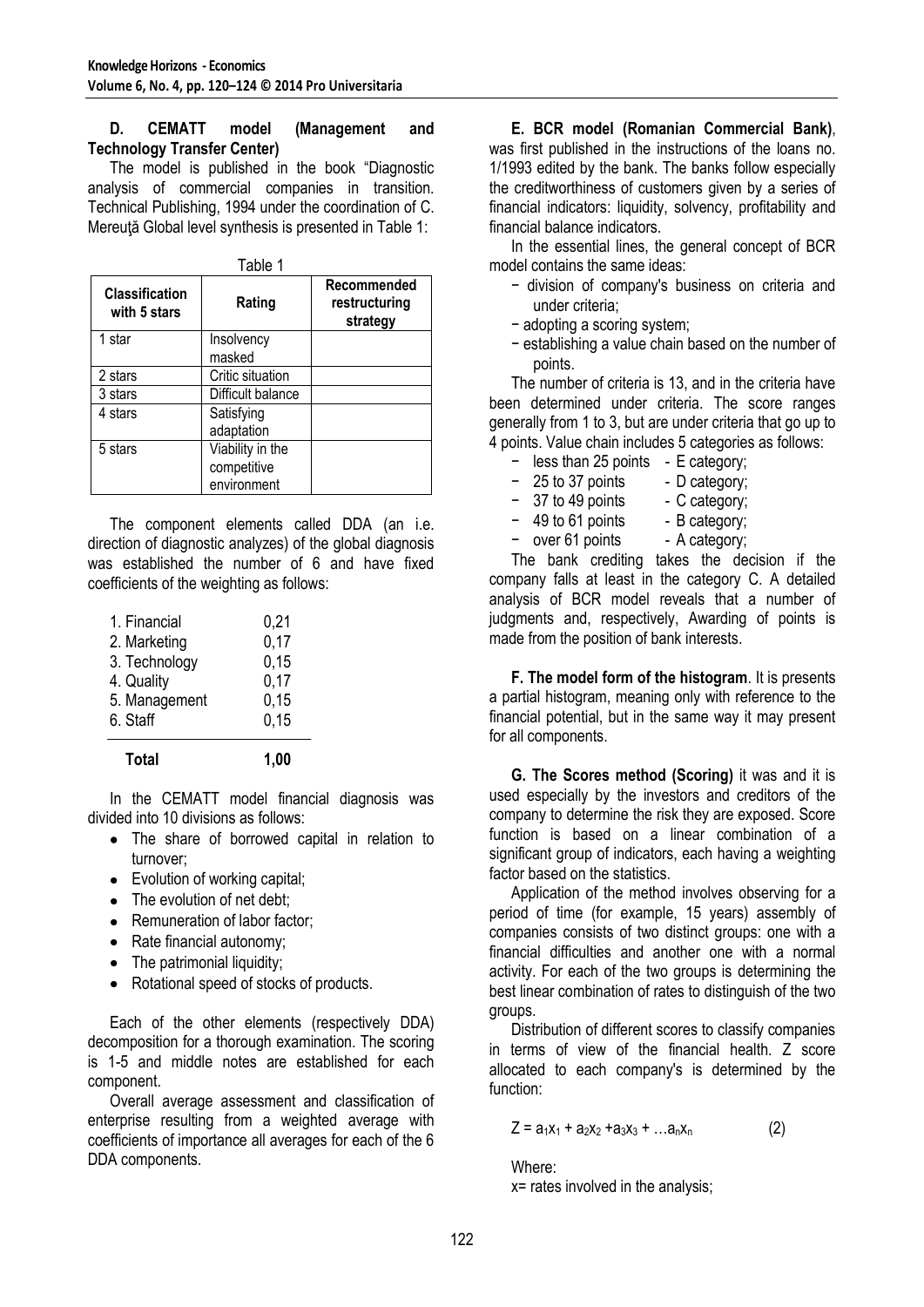a= the weighting coefficients.

In international economic theory and practice have been developed a number of models, of which the best known are: Altman model, the Canon and Holder model, the Bank of France model and so on.

a) Altman Z function is determined by the following formula:

$$
Z = 3,3x_1 + 1,0x_2 + 0,6x_3 + 1,4x_4 + 1,2x_5
$$
 (3)

where:

 $x_1$ = the current result before tax / total assets;  $x_2$ = turnover / total assets;

 $x_3$ = market capitalization / loans;

 $x_4$ = reinvested profit / total assets;

 $x_5$  = circulating active / total assets.

b) The Canon and Holder model is expressed by function:

$$
Z = 16 x_1 + 22x_2 - 87x_3 - 10x_4 + 24x_5 \tag{4}
$$

Where:

 $x_1$ = liquidity partial of ratio;

 $x_2$ = rate financial stability;

 $x_3$ = rate of financial charges;

 $x_4$ = staff remuneration rate (the share of staff costs in the added value);

 $x_5$ = share of gross operating surplus in the added value.

Bankruptcy risk dependent on the score value. Distinguish 3 areas:

- − the bad area for Z <4;
- − the area of uncertainty for Z <9;
- − the favorable zone for Z> 9.

On this basis has been established the probability of bankruptcy depending on the value score:

| Z score     | The probability of bankruptcy |
|-------------|-------------------------------|
| Negative    | $> 80\%$                      |
| $0-1,5$     | 75-80%                        |
| $1,5-4,0$   | 70-75%                        |
| $4,9 - 8,5$ | 50-70%                        |
| 9,5         | 35%                           |
| 10,0        | 30%                           |
| 13,0        | 25%                           |
| 16,0        | 15%                           |

c) Score function established by the Central balance of the Bank of France sheet includes a battery of 8 notes with weight coefficients as follows:

 $Z = -1.25x1 - 2.003x2 - 0.824x3 + 5.22x4 -$ 0,689x5 -1,164x6, 706x7+1,408x8 (5)

Indicators (rates) and weights are established based on statistical shown in Table 2.

Depending on the value of Z are 3 areas:

- unfavorable area: Z < 0,25;
- area of uncertainty;
- $0,25 ≤ Z ≤ 0,125;$
- favorable area:  $57 \text{ } Z > 0.125$ .

| Table 2        |                             |                                |                                |  |  |  |
|----------------|-----------------------------|--------------------------------|--------------------------------|--|--|--|
| Rates<br>nr.   | Rate name                   | The relation<br>of calculation | Coefficient<br>оf<br>weighting |  |  |  |
| R1             | The rate of                 | Financial                      | $-1,255$                       |  |  |  |
| R۶             | financial<br>spending       | expenses/EBE                   |                                |  |  |  |
| $R_3$          | Coverage                    | Permanent                      | $-2,003$                       |  |  |  |
| R4             | rate of capital<br>invested | capital/capital<br>invested    |                                |  |  |  |
|                | The rate of                 | Self-financing                 | $-0,824$                       |  |  |  |
|                | repayment                   | capacity/debt                  |                                |  |  |  |
| R <sub>5</sub> | ability of debt             | EBE/CA                         | $+5,221$                       |  |  |  |
|                | Gross                       |                                | $-0,689$                       |  |  |  |
| R۶             | operating<br>margin rate    | (Average<br>balance-           | $-1,164$                       |  |  |  |
| R7             |                             | Suppliers/                     | $+0,706$                       |  |  |  |
|                |                             | Purchases of                   |                                |  |  |  |
| R              | The average                 | merchandise) xT                | $+1,408$                       |  |  |  |
|                | duration of                 | (VA1-VA2)/VAp                  |                                |  |  |  |
|                | the credit                  | (Average                       |                                |  |  |  |
|                | The growth                  | balance/                       |                                |  |  |  |
|                | rate of added               | Sales)xT                       |                                |  |  |  |
|                | value                       | Investment / VA                |                                |  |  |  |
|                | The average<br>duration of  |                                |                                |  |  |  |
|                | customers                   |                                |                                |  |  |  |
|                | Investment                  |                                |                                |  |  |  |
|                | physical rate               |                                |                                |  |  |  |

#### **3. Conclusions**

Scores method complements traditional methods of risk analysis bankruptcy being a method mainly predictive.

Finally we note that in our country, situated in the transition period, are not the conditions for the method scores with weights set in other countries, expressing the specific situation of those countries.

#### **References**

1. Boajă, M., Radu, S.C., *Control and financial audit,* Education Publishing, Bucharest, 2008.

2. Gheorghiu, A., *The Global diagnosis of the company*, Economic Tribune, no. 49, December 4, 1997, pp. 52-62.

3. Georgescu, M.-A., Financial management of the company. Highlights theoretical and practical